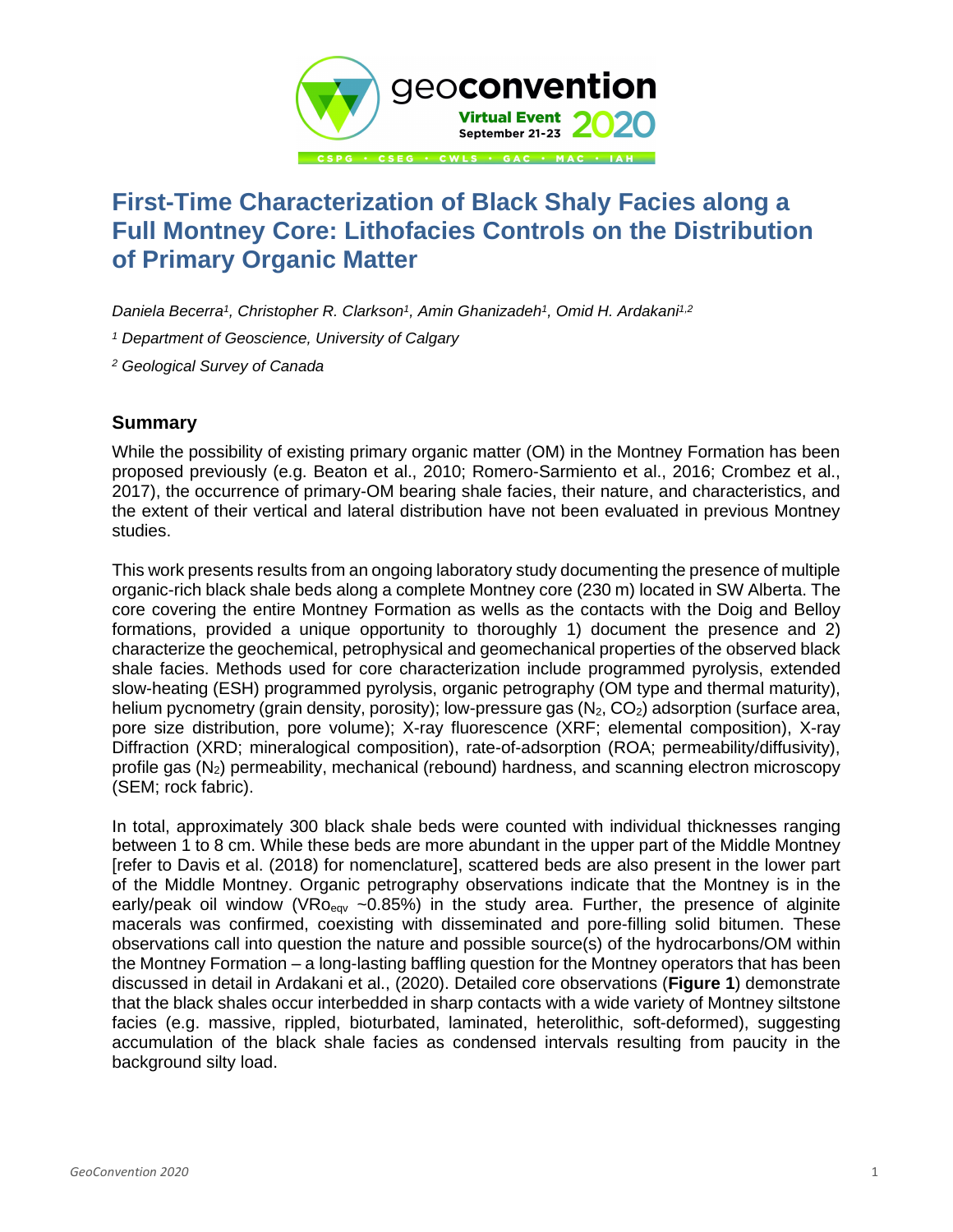

Regardless of their stratigraphic position in the core, the organic-rich shale facies have unique characteristics which are highly contrasting with the primary Montney facies including: high organic content (up to 3.5 wt.% TOC), preserved primary organic matter (*alginite*), high clay minerals content (up to 70%), poorly sorted grains which sizes range from <2 to 50 µm, very low carbonate content (<5%), elevated pyrite contents (up to 13%), elevated grain density values (up to 2.78 g/cc), and elevated concentrations of elemental proxies such as S, U, Mo, Ni, Zn and V. Based on the low-pressure gas  $(CO_2, N_2)$  adsorption analysis, the organic-rich shale facies have higher surface area and pore volumes, and smaller pore diameters compared to the siltstone/sandstone facies. High-resolution (2 cm) rock hardness values measured along the full core (230 m) result in very low hardness values for the black shale facies (< 500 HLD) in comparison to siltstone facies (up to 900 HLD).

Understanding the geological, petrophysical and rock mechanical properties of the commonly 'overlooked' black shale facies within the Montney Formation might have significant implications for 1) evaluating hydrocarbon storage and transport properties along both vertical and horizontal wells and 2) optimizing hydraulic fracturing operations along multi-fractured horizontal wells. Most of the black shale beds identified herein display polished slip faces and/or cleavage – previously described by Davis et al. (2014) – causing these beds to potentially be "weak" interfaces which, in turn, could become preferred or undesirable targets in terms of future exploration (i.e. drilling) and completion (i.e. hydraulic fracturing) in order to enhance the propagation and connectivity of induced hydraulic fractures.

The identification of black shaly beds in the Montney further highlights the necessity of considering an unbiased sampling strategy for future laboratory-based analyses (e.g. mineralogy, Rock-Eval, organic petrography, etc) in order to increase the validity of interpretations. The findings of this study could be beneficial to operators developing Montney tight oil resources by allowing them to identify and target specific zones with reservoir quality and rock mechanical properties amenable to maximizing hydrocarbon production.

## **Acknowledgments**

The authors gratefully thank the sponsors of the Tight Oil Consortium hosted at the University of Calgary. An anonymous operator is gratefully thanked for providing the core for this study. Chris Clarkson would like to acknowledge Ovintiv Inc. (former Encana Corporation) and Shell for support of his Chair position in Unconventional Gas and Light Oil research at the University of Calgary, Department of Geoscience. The authors further thank Natural Sciences and Engineering Research Council of Canada (NSERC) for providing funding for this work through a Collaborative Research and Development (CRD) grant (CRDPJ 500014-16).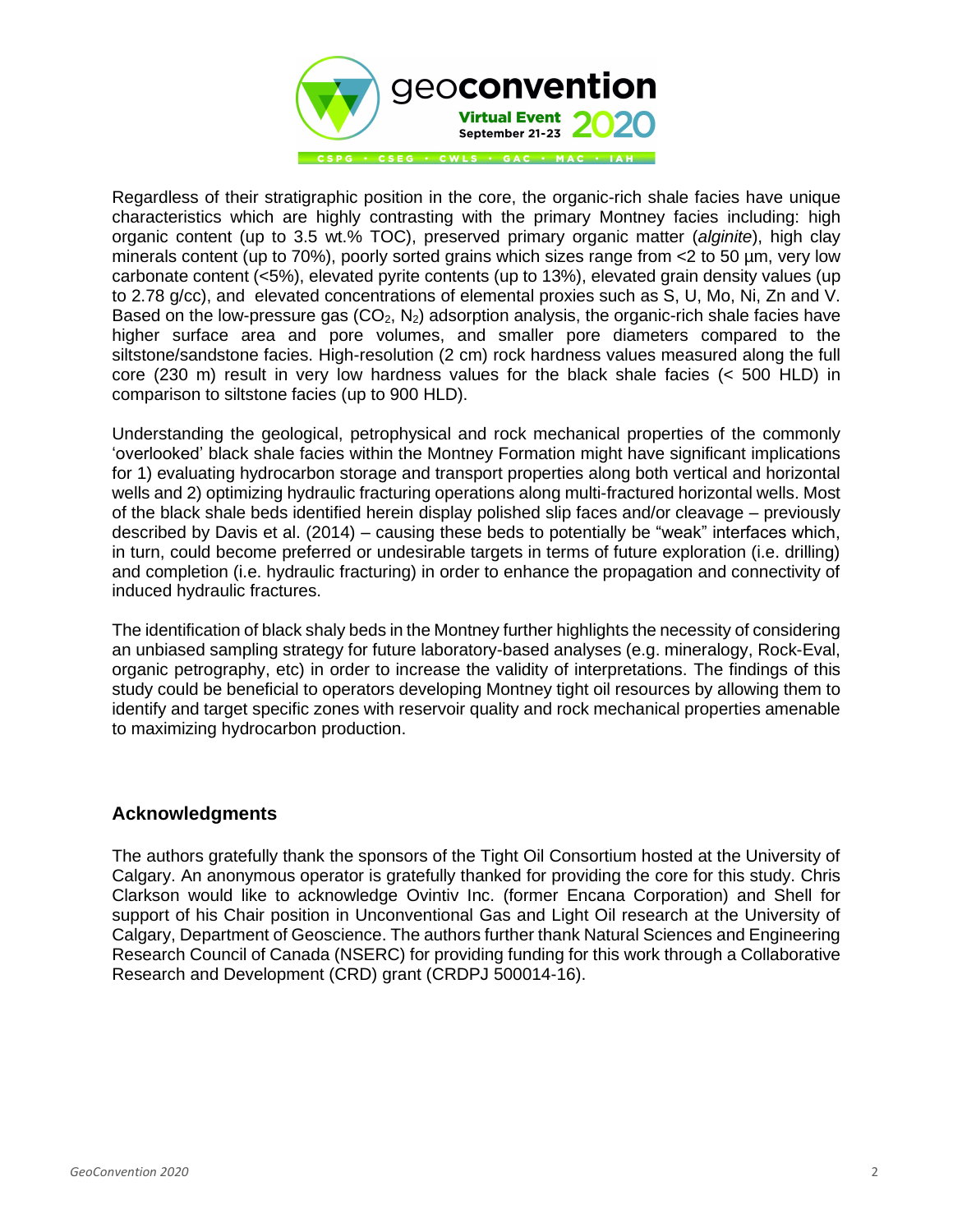

## **References**

Ardakani, O.H., Becerra, D., Mackie, S.J., Pedersen, P.K., Reyes, J., Wood, J.M., Clarkson, C.R., Sanei, H., 2020. Organic matter in the Alberta Montney re-visited: evidence for petroleum charging from internal and external sources Geoconvention, May 11-13, Calgary, Canada.

Beaton, A.P., Pawlowicz, J.G., Anderson, S.D.A., Berhane, H. and Rokosh, C.D., 2010. Organic petrography of the Montney Formation in Alberta: shale gas data release. Energy Resources Conservation Board, ERCB/AGS Open File Report, 7, p.24.

Crombez, V., Baudin, F., Rohais, S., Riquier, L., Euzen, T., Pauthier, S., Ducros, M., Caron, B. and Vaisblat, N., 2017. Basin scale distribution of organic matter in marine fine-grained sedimentary rocks: Insight from sequence stratigraphy and multi-proxies analysis in the Montney and Doig formations. Marine and Petroleum Geology, 83, 382-401.

Davies, G. R., Hume, D., Fox, A., Haysom, S., Nevokshonoff, G., & Reinmiller, R., 2014. Core-Based Structural Fabrics in Mudstones of the WCSB : "PSF" and Cleavage. Unconventional Resources Technology Conference. doi:10.15530/URTEC-2014-1923429

Davies, G. R., Watson, N., Moslow, T.F. and MacEachern, J.A., 2018. Regional subdivisions, sequences, correlations and facies relationships of the Lower Triassic Montney Formation, west-central Alberta to northeastern British Columbia, Canada—with emphasis on role of paleostructure. Bulletin of Canadian Petroleum Geology, 66(1), 23-92.

Romero-Sarmiento, M.F., Euzen, T., Rohais, S., Jiang, C. and Littke, R., 2016. Artificial thermal maturation of source rocks at different thermal maturity levels: Application to the Triassic Montney and Doig formations in the Western Canada Sedimentary Basin. Organic geochemistry, 97, 148-162.